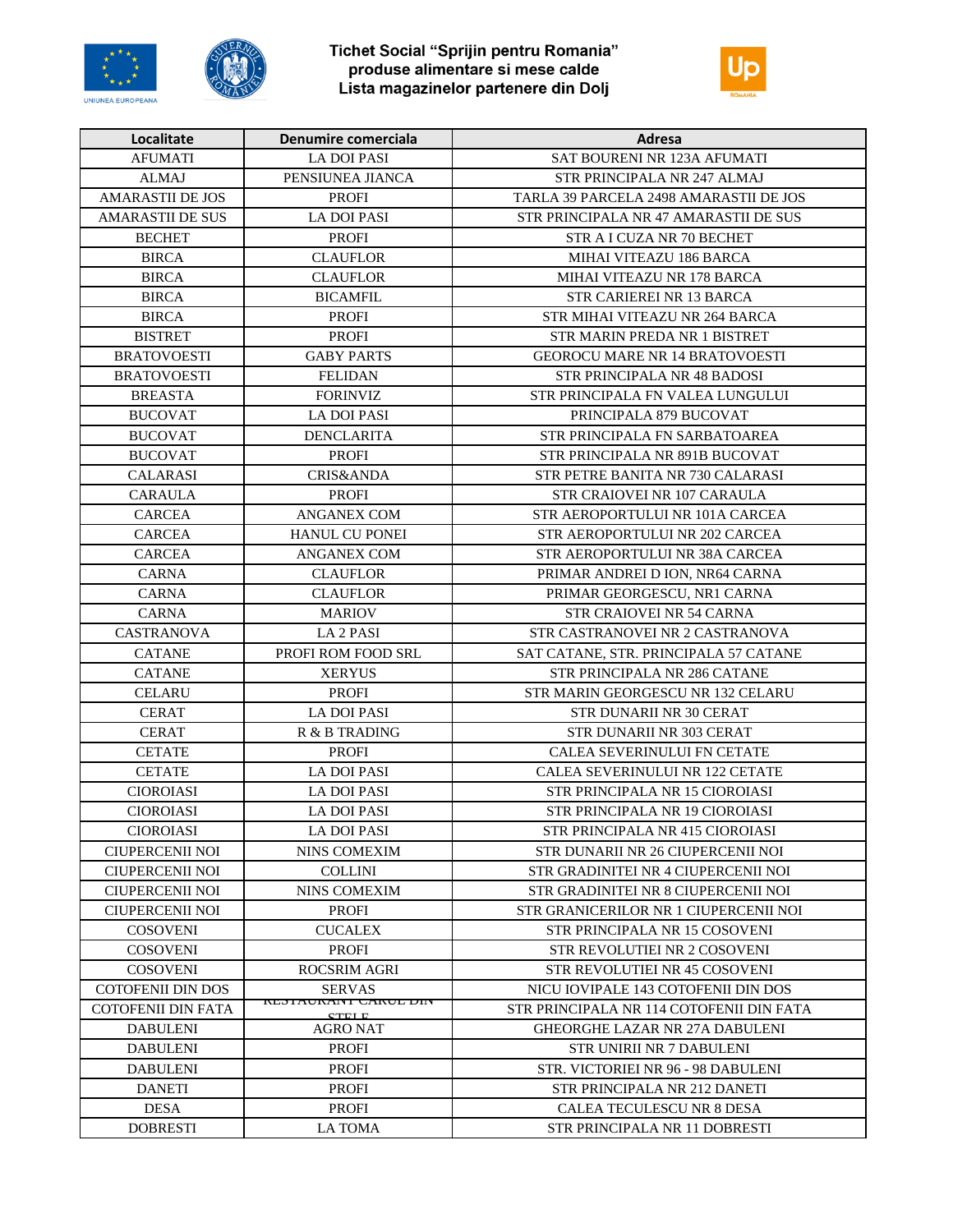





| Localitate          | Denumire comerciala       | Adresa                                 |
|---------------------|---------------------------|----------------------------------------|
| <b>DRANIC</b>       | <b>PROFI</b>              | STR. PRINCIPALA NR 71A DRANIC          |
| <b>FILIASI</b>      | <b>MARIGAB COM</b>        | <b>24 IANUARIE NR 2 FILIASI</b>        |
| <b>FILIASI</b>      | <b>MARISAN</b>            | <b>B-DUL RACOTEANU NR 205 FILIASI</b>  |
| <b>FILIASI</b>      | PENNY MARKET              | <b>B-DUL RACOTEANU NR 213 FILIASI</b>  |
| <b>FILIASI</b>      | TH DIXIT                  | <b>B-DUL RACOTEANU NR189 FILIASI</b>   |
| <b>FILIASI</b>      | <b>CECIMARK</b>           | STR MIHAI EMINESCU FILIASI             |
| <b>FILIASI</b>      | <b>FILIASI</b>            | STR PIETII BL G1 PARTER FILIASI        |
| <b>FILIASI</b>      | OTO IMPERIAL              | STR RACUTEANU BL I5 PARTER FILIASI     |
| <b>FILIASI</b>      | <b>CECIMARK</b>           | <b>STR UNIRII NR 5 FILIASI</b>         |
| <b>GALICEA MARE</b> | <b>LA DOI PASI</b>        | STR BAILESTIULUI NR 24 GALICEA MARE    |
| <b>GALICEA MARE</b> | <b>RESTAURANT RAUL</b>    | STR CALAFATULUI NR 5-7 GALICEA MARE    |
| <b>GALICEA MARE</b> | <b>LA DOI PASI</b>        | STR CALAFATULUI NR 6 GALICEA MARE      |
| <b>GALICEA MARE</b> | <b>PROFI</b>              | STR CRAIOVEI NR 2 GALICEA MARE         |
| <b>GALICIUICA</b>   | STANCU STEFAN             | STR PRINCIPALA NR 30 GALICIUICA        |
| <b>GHERCESTI</b>    | <b>LA DOI PASI</b>        | <b>EROILOR NR 57 GHERCESTI</b>         |
| <b>GHIDICI</b>      | <b>PROFI</b>              | STR. MIHAI VITEAZU NR. 165 GHIDICI     |
| <b>GIGHERA</b>      | <b>PROFI</b>              | GIGHERA NR.78 GIGHERA                  |
| <b>GIGHERA</b>      | <b>DAVAGROMEG</b>         | STR PRINCIPALA NR 200 GIGHERA          |
| <b>GINGIOVA</b>     | <b>JIANU LENUTA</b>       | STR PRINCIPALA NR 219 GANGIOVA         |
| <b>GIUBEGA</b>      | <b>BRAZI</b>              | CALEA CRAIOVEI NR 65 GIUBEGA           |
| <b>GIUBEGA</b>      | <b>FLORFAN</b>            | CALEA VARTOPULUI NR 36 GIUBEGA         |
| <b>GIURGITA</b>     | <b>GEBLESCU</b>           | CALEA DUNARII NR 149 GIURGITA          |
| <b>GIURGITA</b>     | <b>IOVAN IONEL</b>        | CALEA DUNARII NR 72 GIURGITA           |
| <b>GIURGITA</b>     | <b>PROFI</b>              | CALEA DUNARII NR 81 GIURGITA           |
| <b>GIURGITA</b>     | <b>LEURDA AGRO</b>        | STR CALEA DUNARII NR 100A GIURGITA     |
| <b>GIURGITA</b>     | <b>DUMI OVERLAND 2022</b> | STR CONSTANTIN DORANGA NR 3-1 GIURGITA |
| <b>GOICEA</b>       | <b>LA DOI PASI</b>        | STR PRINCIPALA NR 59 GOICEA            |
| <b>GOICEA</b>       | <b>PROFI</b>              | STR. MIHAI VITEAZU NR 224 GOICEA       |
| <b>GOIESTI</b>      | <b>PROFI</b>              | STR NR NR 148 GOIESTI                  |
| <b>GOIESTI</b>      | <b>TANITA MAR</b>         | STR PRINCIPALA NR 22 MOGOSESTI         |
| <b>INTORSURA</b>    | PAPSE DAR                 | STR RADOVANULUI NR 20 INTORSURA        |
| <b>ISALNITA</b>     | <b>TAIDAN</b>             | STR AUREL VLAICU NR 18 ISALNITA        |
| <b>ISALNITA</b>     | ABEL                      | STR BISERII NR 33 ISALNITA             |
| <b>ISALNITA</b>     | <b>BREAZU GOLOGANII</b>   | STR GEORGE ENESCU NR 64 ISALNITA       |
| <b>ISALNITA</b>     | MAGAZIN ALIMENTAR         | STR PRINCIPALA FN ISALNITA             |
| <b>IZVOARE</b>      | DRAVIO COMGEN             | <b>STR PRINCIPALA FN IZVOARE</b>       |
| LEU                 | <b>PROFI</b>              | <b>STR CRAIOVEI NR 778 LEU</b>         |
| LEU                 | <b>ONEA F.M II</b>        | STR PRINCIPALA NR 1898A LEU            |
| <b>LIPOVU</b>       | DUR & MAC                 | STR PRINCIPALA NR 617 LIPOVU           |
| <b>LIPOVU</b>       | <b>PROFI</b>              | STR PRINCIPALA NR 70 LIPOVU            |
| MACESU DE JOS       | <b>COSIGANA</b>           | STR PRINCIPALA NR 326 MACESU DE JOS    |
| MAGLAVIT            | <b>HANUL BUCURESTI</b>    | CALEA SEVERINULUI NR 2A MAGLAVIT       |
| <b>MAGLAVIT</b>     | <b>PROFI</b>              | CALEA SEVERINULUI NR 44 MAGLAVIT       |
| <b>MAGLAVIT</b>     | <b>COLLINI</b>            | CALEA SEVERINULUI NR 99 MAGLAVIT       |
| MAGLAVIT            | <b>LA DOI PASI</b>        | STR CALEA CETATII NR 47 MAGLAVIT       |
| <b>MAGLAVIT</b>     | LA DOI PASI               | STR CALEA SEVERINULUI NR 79A MAGLAVIT  |
| <b>MAGLAVIT</b>     | II COSOVEANU MARIANA      | STR STEFAN ISPAS NR 33 MAGLAVIT        |
| <b>MALU MARE</b>    | <b>LA DOI PASI</b>        | STR BECHETULUI NR 177L PREAJBA         |
| <b>MALU MARE</b>    | DETERGENTUL               | STR BECHETULUI NR 345 MALU MARE        |
| <b>MALU MARE</b>    | <b>GINTLUP</b>            | STR CAPSUNILOR NR 2 BL C 2 PREAJBA     |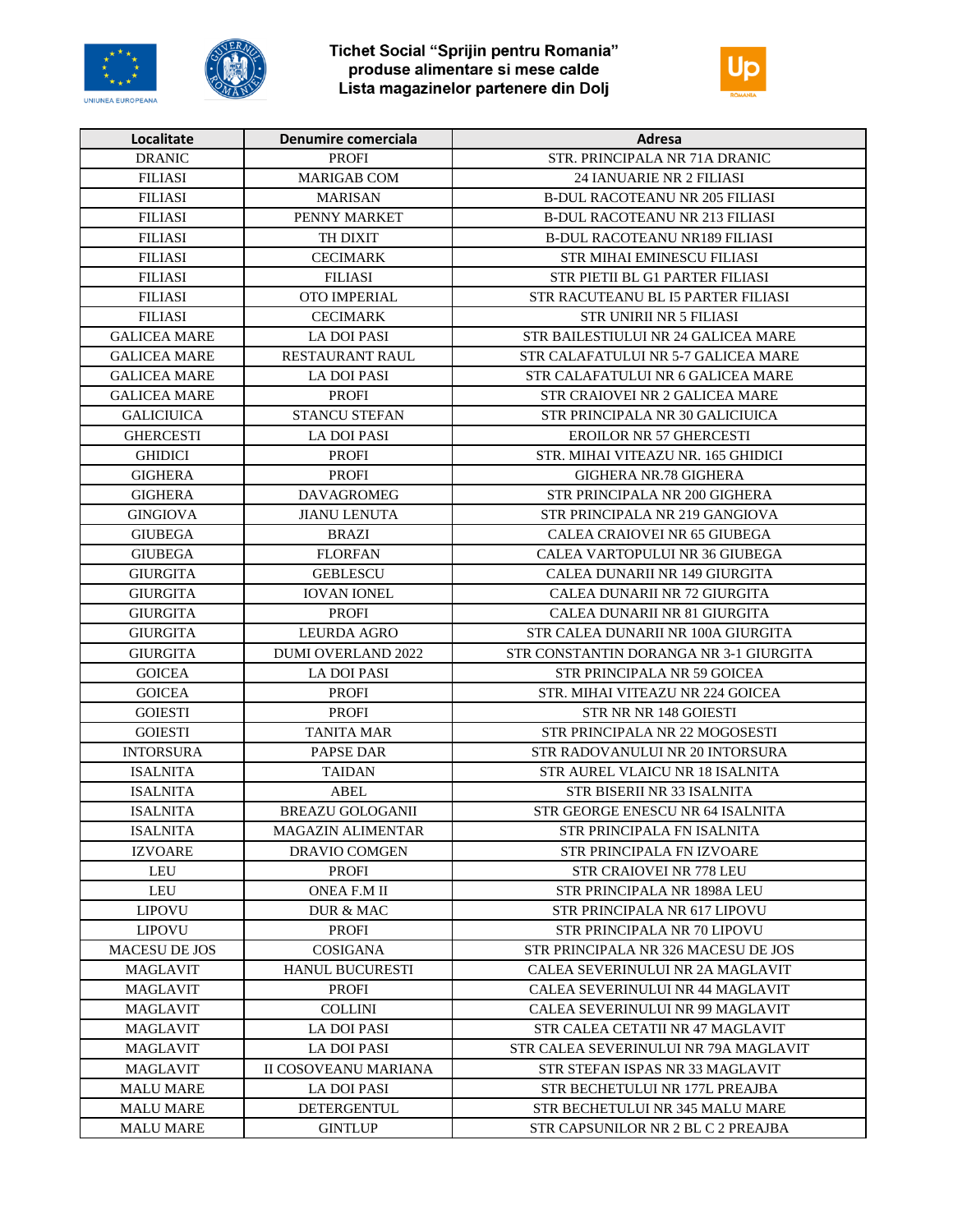





| Localitate                | Denumire comerciala                           | Adresa                                                           |
|---------------------------|-----------------------------------------------|------------------------------------------------------------------|
| <b>MALU MARE</b>          | <b>FAST FOOD PAUZA MICA</b><br><b>SELGROS</b> | <b>STR HENRY FORD NR 12 PREAJBA</b>                              |
| <b>MALU MARE</b>          | <b>SELGROS CASH &amp; CARRY</b>               | STR HENRY FORD NR 12 PREAJBA                                     |
| <b>MELINESTI</b>          | <b>PROFI</b>                                  | STR PRINCIPALA NR 65 MELINESTI                                   |
| <b>MIRSANI</b>            | <b>PROFI</b>                                  | STR PRINCIPALA NR 230 MARSANI                                    |
| <b>MOTATEI</b>            | <b>LA DOI PASI</b>                            | <b>CALEA UNIRII 72 MOTATEI</b>                                   |
| <b>MOTATEI</b>            | <b>LA DOI PASI</b>                            | CALEA UNIRII NR 169 MOTATEI                                      |
| <b>MOTATEI</b>            | <b>PROFI</b>                                  | STR PRINCIPALA FN MOTATEI                                        |
| MUNICIPIUL BAILESTI       | <b>LEGABRIS</b>                               | STR BECHERESCU BL G 18 BAILESTI                                  |
| MUNICIPIUL BAILESTI       | <b>LEGABRIS</b>                               | STR INDEPENDENTEI NR 9 BAILESTI                                  |
| MUNICIPIUL BAILESTI       | <b>PROFI</b>                                  | STR VICTORIEI NR 143 BAILESTI                                    |
| MUNICIPIUL BAILESTI       | PENNY MARKET                                  | STR VICTORIEI NR 71 BAILESTI                                     |
| MUNICIPIUL BAILESTI       | <b>PROFI</b>                                  | <b>STR VICTORIEI NR 87 BAILESTI</b>                              |
| MUNICIPIUL BAILESTI       | <b>LEGABRIS</b>                               | STR VICTORIEI NR 97-99 BAILESTI                                  |
| MUNICIPIUL CALAFAT        | <b>MILAND</b>                                 | STR CONSTANTIN STERE NR 39 CALAFAT                               |
| MUNICIPIUL CALAFAT        | <b>AMARILDO COM</b>                           | STR TUDOR VLADIMIRESCU BL A 6 CALAFAT                            |
| MUNICIPIUL CALAFAT        | <b>PROFI</b>                                  | STR TUDOR VLADIMIRESCU BL A15 CALAFAT                            |
| MUNICIPIUL CALAFAT        | <b>PROFI</b>                                  | STR TUDOR VLADIMIRESCU NR 21 CALAFAT                             |
| MUNICIPIUL CALAFAT        | <b>II TIRDA SIDONIA</b>                       | STR TUDOR VLADIMIRESCU NR 44 CALAFAT                             |
| MUNICIPIUL CALAFAT        | LUIS GENERAL MARKET                           | STR TUDOR VLADIMIRESCU NR 44 CALAFAT                             |
| <b>MUNICIPIUL CALAFAT</b> | <b>AMARILDO COM</b>                           | STR TUDOR VLADIMIRESCU NR 48 CALAFAT                             |
| MUNICIPIUL CALAFAT        | <b>FLORICA VIOREL</b>                         | STR TUDOR VLADIMIRESCU NR 48 CALAFAT                             |
| MUNICIPIUL CRAIOVA        | <b>OLTENIA MARKET SALES</b>                   | ALEEA CASTANILOR NR 2A BL 65A1 CRAIOVA                           |
| MUNICIPIUL CRAIOVA        | PRIVILAGO BBS SRL                             | ALEEA GHETISOAREI NR 10 BL 165B CRAIOVA                          |
| MUNICIPIUL CRAIOVA        | <b>ATHANASIE IMPEX</b>                        | ALEEA G-RAL GHEORGHE MAGHERU NR 18C BLSC ET AP<br><b>CRAIOVA</b> |
| MUNICIPIUL CRAIOVA        | A Y MYR                                       | ALEEA HORTENSIEI NR 21 CRAIOVA                                   |
| MUNICIPIUL CRAIOVA        | DG COROANA ALBA                               | ALEEA HORTENSIEI NR 4 COMPLEX BIG CRAIOVA                        |
| MUNICIPIUL CRAIOVA        | <b>STROIE SIBIANUL</b>                        | ALEEA HORTENSIEI NR 4 INCINTA HALA BIG CRAIOVA                   |
| MUNICIPIUL CRAIOVA        | <b>ORIZONT</b>                                | ALEEA INTR CASTANILOR NR 2A BL 65A SC 2 CRAIOVA                  |
| <b>MUNICIPIUL CRAIOVA</b> | <b>MIFLEX COMEXIM</b>                         | <b>B-DUL 1 DECEMBRIE BL N 11-12 CRAIOVA</b>                      |
| <b>MUNICIPIUL CRAIOVA</b> | <b>WHINU I UL-WIAUAZIIN</b><br>AI IMENTAD     | <b>B-DUL 1 MAI NR 64 CRAIOVA</b>                                 |
| MUNICIPIUL CRAIOVA        | <b>PRIVILAGO</b>                              | <b>B-DUL 1 MAI NR 78 CRAIOVA</b>                                 |
| MUNICIPIUL CRAIOVA        | <b>CRISBAZ &amp; COMPANY</b>                  | <b>B-DUL DACIA BL 5 CRAIOVA</b>                                  |
| MUNICIPIUL CRAIOVA        | <b>MARISAN</b>                                | B-DUL DACIA NR 219 PIATA GARII CRAIOVA                           |
| MUNICIPIUL CRAIOVA        | <b>CRISMAD</b>                                | <b>B-DUL DACIA NR 60 CRAIOVA</b>                                 |
| <b>MUNICIPIUL CRAIOVA</b> | MAGAZIN LA DOI PASI LAPUS                     | <b>B-DUL DECEBAL NR 77 A CRAIOVA</b>                             |
| <b>MUNICIPIUL CRAIOVA</b> | <b>CAMIBOLD</b>                               | B-DUL NICOLAE ROMANESCU NR 92 CRAIOVA                            |
| <b>MUNICIPIUL CRAIOVA</b> | <b>PROFI</b>                                  | B-DUL OLTENIA NR 45 BL 64A SC 1 PARTER CRAIOVA                   |
| <b>MUNICIPIUL CRAIOVA</b> | <b>CARMANGERIA CIUPERCA</b>                   | <b>B-DUL OLTENIA NR 45 CRAIOVA</b>                               |
| <b>MUNICIPIUL CRAIOVA</b> | <b>FABEXIM COM</b>                            | <b>B-DUL OLTENIA NR 53 CRAIOVA</b>                               |
| <b>MUNICIPIUL CRAIOVA</b> | PROFI ROM FOOD SRL                            | BULEVARDUL DACIA, NR 65 BL 46 CRAIOVA                            |
| MUNICIPIUL CRAIOVA        | <b>PROFI</b>                                  | CALEA BUCURESTI NR 10 BL M7-M8 CRAIOVA                           |
| <b>MUNICIPIUL CRAIOVA</b> | <b>LA NONEL</b>                               | CALEA BUCURESTI NR 149 CRAIOVA                                   |
| <b>MUNICIPIUL CRAIOVA</b> | <b>KFC</b>                                    | CALEA BUCURESTI NR 29 ZONA UNIVERSITATE CRAIOVA                  |
| <b>MUNICIPIUL CRAIOVA</b> | PROFI ROM FOOD SRL                            | CALEA BUCURESTI NR 32 BL 14C CRAIOVA                             |
| MUNICIPIUL CRAIOVA        | <b>FABEXIM COM</b>                            | CALEA BUCURESTI NR 34 BL A 8 CRAIOVA                             |
| MUNICIPIUL CRAIOVA        | <b>FABEXIM COM</b>                            | CALEA BUCURESTI NR 34 BL A8 SC 1 CRAIOVA                         |
| <b>MUNICIPIUL CRAIOVA</b> | ROTONDA                                       | CALEA BUCURESTI NR 34 CRAIOVA                                    |
| <b>MUNICIPIUL CRAIOVA</b> | SERGIANA                                      | CALEA BUCURESTI NR 369 CRAIOVA                                   |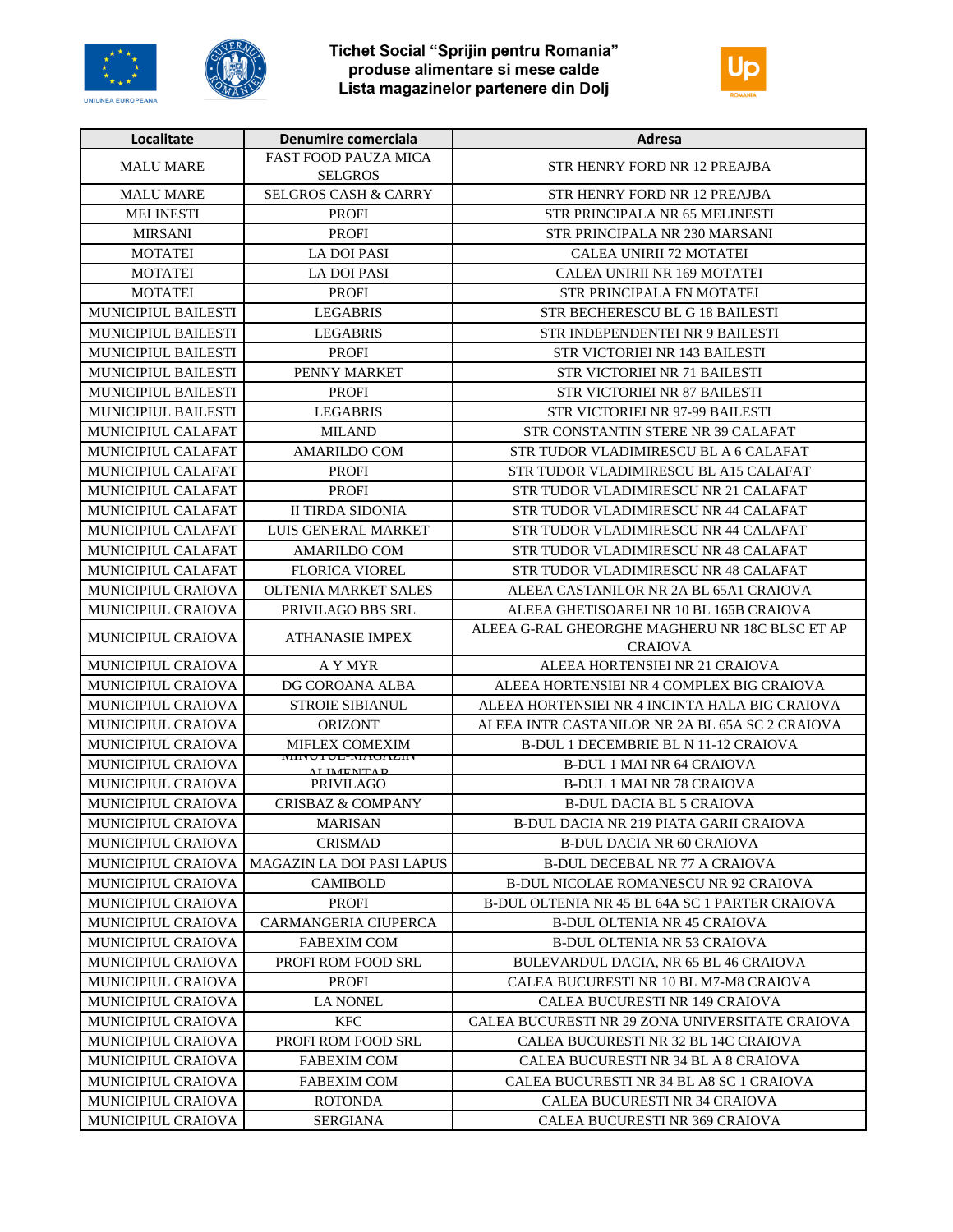





| MUNICIPIUL CRAIOVA<br>CALEA BUCURESTI NR 51 C CRAIOVA<br><b>MARISAN</b><br>CAMA ALDUIA FIAIA<br><b>MUNICIPIUL CRAIOVA</b><br>CALEA BUCURESTI NR 51 CRAIOVA<br>CENTE AL A<br>DIVA ACCESORII SI<br>MUNICIPIUL CRAIOVA<br>CALEA BUCURESTI NR 51 CRAIOVA<br><b>SUBANSAMBLE AU</b><br>MUNICIPIUL CRAIOVA<br>CALEA BUCURESTI NR 51 PIATA CENTRALA CRAIOVA<br>ALSAN FISH<br>MUNICIPIUL CRAIOVA<br><b>REAL ADVERT</b><br>CALEA BUCURESTI NR 51A CRAIOVA<br>MUNICIPIUL CRAIOVA<br>CALEA BUCURESTI NR 80 CRAIOVA<br><b>MANAY CRAIOVA</b><br>MUNICIPIUL CRAIOVA<br><b>PHD</b><br>CALEA BUCURESTI NR 80 ELECTROPUTERE PARC CRAIOVA<br>CALEA BUCURESTI NR 80 ET 1 ELECTROPUTERE PARC<br>MUNICIPIUL CRAIOVA<br><b>KFC</b><br><b>CRAIOVA</b><br>MUNICIPIUL CRAIOVA<br><b>PROFI</b><br>CALEA BUCURESTI NR 83A BL A14 CRAIOVA<br>MUNICIPIUL CRAIOVA<br><b>HELIN'S MEZELURI</b><br>CALEA BUCURESTI NR 9 CRAIOVA<br>MUNICIPIUL CRAIOVA<br><b>HELIN'S STATIA 99</b><br>CALEA BUCURESTI NR 9 CRAIOVA<br>MUNICIPIUL CRAIOVA<br><b>DM DROGERIE</b><br>CALEA SEVERINULUI NR 5A CRAIOVA<br>MUNICIPIUL CRAIOVA<br><b>SHAMNAY CRAIOVA</b><br>CALEA UNIRII NR 14 CRAIOVA<br><b>MUNICIPIUL CRAIOVA</b><br><b>PROFI</b><br>CALEA UNIRII NR 14 MERCUR SHOPPING CENTER CRAIOVA<br>MUNICIPIUL CRAIOVA<br><b>RASIMA</b><br><b>CARACAL 95 CRAIOVA</b><br>MUNICIPIUL CRAIOVA<br><b>RESTAURANT LUISA</b><br><b>CARACAL NR 12 CRAIOVA</b><br>MUNICIPIUL CRAIOVA<br><b>MARISAN</b><br>COMPLEX PELENDAVA NR 21 CRAIOVA<br>MUNICIPIUL CRAIOVA<br>LA COLT<br>DEZROBIRII NR15 CRAIOVA<br>MUNICIPIUL CRAIOVA<br><b>HARPEK</b><br>NICOLAE ROMANESCU NR 13 CRAIOVA<br>MUNICIPIUL CRAIOVA<br><b>RASIMA</b><br>NICULAE TITULESCU 17 CRAIOVA<br>PAIATA BABA NOVC NR 66A SPATIUL 29 CRAIOVA<br>MUNICIPIUL CRAIOVA<br><b>MACELARIA NOUA SRL</b><br>MUNICIPIUL CRAIOVA<br><b>MARISAN</b><br>PIATA BIG CRAIOVA NOUA CRAIOVA<br>MUNICIPIUL CRAIOVA<br><b>FABEXIM COM</b><br>PIATA CENTRALA CALEA BUCURESTI CRAIOVA<br>MUNICIPIUL CRAIOVA<br><b>ISIS FOOD</b><br>PIATA CENTRALA POZITIA 171 CRAIOVA<br>MUNICIPIUL CRAIOVA<br><b>MARISAN</b><br>PIATA CRAIOVITA NOUA CRAIOVA<br>MUNICIPIUL CRAIOVA<br>PIATA GARII BL 6 CRAIOVA<br><b>CALVERA COM</b><br>MUNICIPIUL CRAIOVA<br><b>FABEXIM COM</b><br>PIATA VALEA ROSIE HENRI COANDA CRAIOVA<br>MUNICIPIUL CRAIOVA<br>ISIS PIATA VALEA ROSIE<br>PIATA VALEA ROSIE NR 36 CRAIOVA<br>MUNICIPIUL CRAIOVA<br><b>PROFI</b><br>STR 1 DECEMBRIE 1918 NR 27 CRAIOVA<br><b>HELIN'S CIUPERCA</b><br>MUNICIPIUL CRAIOVA<br><b>STR 1 MAI FN CRAIOVA</b><br><b>MUNICIPIUL CRAIOVA</b><br><b>TOP DIVIO</b><br>STR 22 DECEMBRIE 1989 NR 30 CRAIOVA<br>MUNICIPIUL CRAIOVA<br><b>ISIS FOOD</b><br>STR 22 DECEMBRIE 1989 PIATA VALEA ROSIE CRAIOVA<br>MUNICIPIUL CRAIOVA<br><b>SWEET ESCAPE</b><br>STR AL IOAN CUZA NR 9 BL 156 PARTER CRAIOVA<br>MUNICIPIUL CRAIOVA<br><b>E&amp;M MARKET</b><br>STR ALEEA CASTANILOR NR 2 CRAIOVA<br>MUNICIPIUL CRAIOVA<br><b>SPAK</b><br>STR ALEEA HORTENSIEI NR 4 CRAIOVA<br><b>HELIN'S</b><br>MUNICIPIUL CRAIOVA<br>STR ALEXANDRU IOAN CUZA NR 14 CRAIOVA<br>MUNICIPIUL CRAIOVA<br>HOTEL SPLENDID<br>STR ALEXANDRU IOAN CUZA NR 4C CRAIOVA<br>MUNICIPIUL CRAIOVA<br>PENNY MARKET<br><b>STR AMARADIA NR 28 CRAIOVA</b><br>MUNICIPIUL CRAIOVA<br><b>CALVERA COM</b><br>STR AMARADIA NR 48A CRAIOVA<br>MUNICIPIUL CRAIOVA<br><b>CRISMAD</b><br>STR ANUL 1848 NR 45 CRAIOVA<br>MUNICIPIUL CRAIOVA<br><b>MAMIEM COMGEN</b><br>STR ARH DUILIU MARCU NR 8 CRAIOVA<br><b>MUNICIPIUL CRAIOVA</b><br>PENNY MARKET<br>STR ARISTIZZA ROMANESCU NR 1 CRAIOVA<br>MUNICIPIUL CRAIOVA<br>HELIN'S RESTAURANT<br>STR AVIATORILOR NR 10 CRAIOVA | Localitate | Denumire comerciala | Adresa |
|--------------------------------------------------------------------------------------------------------------------------------------------------------------------------------------------------------------------------------------------------------------------------------------------------------------------------------------------------------------------------------------------------------------------------------------------------------------------------------------------------------------------------------------------------------------------------------------------------------------------------------------------------------------------------------------------------------------------------------------------------------------------------------------------------------------------------------------------------------------------------------------------------------------------------------------------------------------------------------------------------------------------------------------------------------------------------------------------------------------------------------------------------------------------------------------------------------------------------------------------------------------------------------------------------------------------------------------------------------------------------------------------------------------------------------------------------------------------------------------------------------------------------------------------------------------------------------------------------------------------------------------------------------------------------------------------------------------------------------------------------------------------------------------------------------------------------------------------------------------------------------------------------------------------------------------------------------------------------------------------------------------------------------------------------------------------------------------------------------------------------------------------------------------------------------------------------------------------------------------------------------------------------------------------------------------------------------------------------------------------------------------------------------------------------------------------------------------------------------------------------------------------------------------------------------------------------------------------------------------------------------------------------------------------------------------------------------------------------------------------------------------------------------------------------------------------------------------------------------------------------------------------------------------------------------------------------------------------------------------------------------------------------------------------------------------------------------------------------------------------------------------------------------------------------------------------------------------------------------------------------------------------------------------------------------------------------------------------------------------------------------------------------------------------------------------------------------------------------------------------------------------------------------------------------------------------------------------------------------------------------------------|------------|---------------------|--------|
|                                                                                                                                                                                                                                                                                                                                                                                                                                                                                                                                                                                                                                                                                                                                                                                                                                                                                                                                                                                                                                                                                                                                                                                                                                                                                                                                                                                                                                                                                                                                                                                                                                                                                                                                                                                                                                                                                                                                                                                                                                                                                                                                                                                                                                                                                                                                                                                                                                                                                                                                                                                                                                                                                                                                                                                                                                                                                                                                                                                                                                                                                                                                                                                                                                                                                                                                                                                                                                                                                                                                                                                                                                      |            |                     |        |
|                                                                                                                                                                                                                                                                                                                                                                                                                                                                                                                                                                                                                                                                                                                                                                                                                                                                                                                                                                                                                                                                                                                                                                                                                                                                                                                                                                                                                                                                                                                                                                                                                                                                                                                                                                                                                                                                                                                                                                                                                                                                                                                                                                                                                                                                                                                                                                                                                                                                                                                                                                                                                                                                                                                                                                                                                                                                                                                                                                                                                                                                                                                                                                                                                                                                                                                                                                                                                                                                                                                                                                                                                                      |            |                     |        |
|                                                                                                                                                                                                                                                                                                                                                                                                                                                                                                                                                                                                                                                                                                                                                                                                                                                                                                                                                                                                                                                                                                                                                                                                                                                                                                                                                                                                                                                                                                                                                                                                                                                                                                                                                                                                                                                                                                                                                                                                                                                                                                                                                                                                                                                                                                                                                                                                                                                                                                                                                                                                                                                                                                                                                                                                                                                                                                                                                                                                                                                                                                                                                                                                                                                                                                                                                                                                                                                                                                                                                                                                                                      |            |                     |        |
|                                                                                                                                                                                                                                                                                                                                                                                                                                                                                                                                                                                                                                                                                                                                                                                                                                                                                                                                                                                                                                                                                                                                                                                                                                                                                                                                                                                                                                                                                                                                                                                                                                                                                                                                                                                                                                                                                                                                                                                                                                                                                                                                                                                                                                                                                                                                                                                                                                                                                                                                                                                                                                                                                                                                                                                                                                                                                                                                                                                                                                                                                                                                                                                                                                                                                                                                                                                                                                                                                                                                                                                                                                      |            |                     |        |
|                                                                                                                                                                                                                                                                                                                                                                                                                                                                                                                                                                                                                                                                                                                                                                                                                                                                                                                                                                                                                                                                                                                                                                                                                                                                                                                                                                                                                                                                                                                                                                                                                                                                                                                                                                                                                                                                                                                                                                                                                                                                                                                                                                                                                                                                                                                                                                                                                                                                                                                                                                                                                                                                                                                                                                                                                                                                                                                                                                                                                                                                                                                                                                                                                                                                                                                                                                                                                                                                                                                                                                                                                                      |            |                     |        |
|                                                                                                                                                                                                                                                                                                                                                                                                                                                                                                                                                                                                                                                                                                                                                                                                                                                                                                                                                                                                                                                                                                                                                                                                                                                                                                                                                                                                                                                                                                                                                                                                                                                                                                                                                                                                                                                                                                                                                                                                                                                                                                                                                                                                                                                                                                                                                                                                                                                                                                                                                                                                                                                                                                                                                                                                                                                                                                                                                                                                                                                                                                                                                                                                                                                                                                                                                                                                                                                                                                                                                                                                                                      |            |                     |        |
|                                                                                                                                                                                                                                                                                                                                                                                                                                                                                                                                                                                                                                                                                                                                                                                                                                                                                                                                                                                                                                                                                                                                                                                                                                                                                                                                                                                                                                                                                                                                                                                                                                                                                                                                                                                                                                                                                                                                                                                                                                                                                                                                                                                                                                                                                                                                                                                                                                                                                                                                                                                                                                                                                                                                                                                                                                                                                                                                                                                                                                                                                                                                                                                                                                                                                                                                                                                                                                                                                                                                                                                                                                      |            |                     |        |
|                                                                                                                                                                                                                                                                                                                                                                                                                                                                                                                                                                                                                                                                                                                                                                                                                                                                                                                                                                                                                                                                                                                                                                                                                                                                                                                                                                                                                                                                                                                                                                                                                                                                                                                                                                                                                                                                                                                                                                                                                                                                                                                                                                                                                                                                                                                                                                                                                                                                                                                                                                                                                                                                                                                                                                                                                                                                                                                                                                                                                                                                                                                                                                                                                                                                                                                                                                                                                                                                                                                                                                                                                                      |            |                     |        |
|                                                                                                                                                                                                                                                                                                                                                                                                                                                                                                                                                                                                                                                                                                                                                                                                                                                                                                                                                                                                                                                                                                                                                                                                                                                                                                                                                                                                                                                                                                                                                                                                                                                                                                                                                                                                                                                                                                                                                                                                                                                                                                                                                                                                                                                                                                                                                                                                                                                                                                                                                                                                                                                                                                                                                                                                                                                                                                                                                                                                                                                                                                                                                                                                                                                                                                                                                                                                                                                                                                                                                                                                                                      |            |                     |        |
|                                                                                                                                                                                                                                                                                                                                                                                                                                                                                                                                                                                                                                                                                                                                                                                                                                                                                                                                                                                                                                                                                                                                                                                                                                                                                                                                                                                                                                                                                                                                                                                                                                                                                                                                                                                                                                                                                                                                                                                                                                                                                                                                                                                                                                                                                                                                                                                                                                                                                                                                                                                                                                                                                                                                                                                                                                                                                                                                                                                                                                                                                                                                                                                                                                                                                                                                                                                                                                                                                                                                                                                                                                      |            |                     |        |
|                                                                                                                                                                                                                                                                                                                                                                                                                                                                                                                                                                                                                                                                                                                                                                                                                                                                                                                                                                                                                                                                                                                                                                                                                                                                                                                                                                                                                                                                                                                                                                                                                                                                                                                                                                                                                                                                                                                                                                                                                                                                                                                                                                                                                                                                                                                                                                                                                                                                                                                                                                                                                                                                                                                                                                                                                                                                                                                                                                                                                                                                                                                                                                                                                                                                                                                                                                                                                                                                                                                                                                                                                                      |            |                     |        |
|                                                                                                                                                                                                                                                                                                                                                                                                                                                                                                                                                                                                                                                                                                                                                                                                                                                                                                                                                                                                                                                                                                                                                                                                                                                                                                                                                                                                                                                                                                                                                                                                                                                                                                                                                                                                                                                                                                                                                                                                                                                                                                                                                                                                                                                                                                                                                                                                                                                                                                                                                                                                                                                                                                                                                                                                                                                                                                                                                                                                                                                                                                                                                                                                                                                                                                                                                                                                                                                                                                                                                                                                                                      |            |                     |        |
|                                                                                                                                                                                                                                                                                                                                                                                                                                                                                                                                                                                                                                                                                                                                                                                                                                                                                                                                                                                                                                                                                                                                                                                                                                                                                                                                                                                                                                                                                                                                                                                                                                                                                                                                                                                                                                                                                                                                                                                                                                                                                                                                                                                                                                                                                                                                                                                                                                                                                                                                                                                                                                                                                                                                                                                                                                                                                                                                                                                                                                                                                                                                                                                                                                                                                                                                                                                                                                                                                                                                                                                                                                      |            |                     |        |
|                                                                                                                                                                                                                                                                                                                                                                                                                                                                                                                                                                                                                                                                                                                                                                                                                                                                                                                                                                                                                                                                                                                                                                                                                                                                                                                                                                                                                                                                                                                                                                                                                                                                                                                                                                                                                                                                                                                                                                                                                                                                                                                                                                                                                                                                                                                                                                                                                                                                                                                                                                                                                                                                                                                                                                                                                                                                                                                                                                                                                                                                                                                                                                                                                                                                                                                                                                                                                                                                                                                                                                                                                                      |            |                     |        |
|                                                                                                                                                                                                                                                                                                                                                                                                                                                                                                                                                                                                                                                                                                                                                                                                                                                                                                                                                                                                                                                                                                                                                                                                                                                                                                                                                                                                                                                                                                                                                                                                                                                                                                                                                                                                                                                                                                                                                                                                                                                                                                                                                                                                                                                                                                                                                                                                                                                                                                                                                                                                                                                                                                                                                                                                                                                                                                                                                                                                                                                                                                                                                                                                                                                                                                                                                                                                                                                                                                                                                                                                                                      |            |                     |        |
|                                                                                                                                                                                                                                                                                                                                                                                                                                                                                                                                                                                                                                                                                                                                                                                                                                                                                                                                                                                                                                                                                                                                                                                                                                                                                                                                                                                                                                                                                                                                                                                                                                                                                                                                                                                                                                                                                                                                                                                                                                                                                                                                                                                                                                                                                                                                                                                                                                                                                                                                                                                                                                                                                                                                                                                                                                                                                                                                                                                                                                                                                                                                                                                                                                                                                                                                                                                                                                                                                                                                                                                                                                      |            |                     |        |
|                                                                                                                                                                                                                                                                                                                                                                                                                                                                                                                                                                                                                                                                                                                                                                                                                                                                                                                                                                                                                                                                                                                                                                                                                                                                                                                                                                                                                                                                                                                                                                                                                                                                                                                                                                                                                                                                                                                                                                                                                                                                                                                                                                                                                                                                                                                                                                                                                                                                                                                                                                                                                                                                                                                                                                                                                                                                                                                                                                                                                                                                                                                                                                                                                                                                                                                                                                                                                                                                                                                                                                                                                                      |            |                     |        |
|                                                                                                                                                                                                                                                                                                                                                                                                                                                                                                                                                                                                                                                                                                                                                                                                                                                                                                                                                                                                                                                                                                                                                                                                                                                                                                                                                                                                                                                                                                                                                                                                                                                                                                                                                                                                                                                                                                                                                                                                                                                                                                                                                                                                                                                                                                                                                                                                                                                                                                                                                                                                                                                                                                                                                                                                                                                                                                                                                                                                                                                                                                                                                                                                                                                                                                                                                                                                                                                                                                                                                                                                                                      |            |                     |        |
|                                                                                                                                                                                                                                                                                                                                                                                                                                                                                                                                                                                                                                                                                                                                                                                                                                                                                                                                                                                                                                                                                                                                                                                                                                                                                                                                                                                                                                                                                                                                                                                                                                                                                                                                                                                                                                                                                                                                                                                                                                                                                                                                                                                                                                                                                                                                                                                                                                                                                                                                                                                                                                                                                                                                                                                                                                                                                                                                                                                                                                                                                                                                                                                                                                                                                                                                                                                                                                                                                                                                                                                                                                      |            |                     |        |
|                                                                                                                                                                                                                                                                                                                                                                                                                                                                                                                                                                                                                                                                                                                                                                                                                                                                                                                                                                                                                                                                                                                                                                                                                                                                                                                                                                                                                                                                                                                                                                                                                                                                                                                                                                                                                                                                                                                                                                                                                                                                                                                                                                                                                                                                                                                                                                                                                                                                                                                                                                                                                                                                                                                                                                                                                                                                                                                                                                                                                                                                                                                                                                                                                                                                                                                                                                                                                                                                                                                                                                                                                                      |            |                     |        |
|                                                                                                                                                                                                                                                                                                                                                                                                                                                                                                                                                                                                                                                                                                                                                                                                                                                                                                                                                                                                                                                                                                                                                                                                                                                                                                                                                                                                                                                                                                                                                                                                                                                                                                                                                                                                                                                                                                                                                                                                                                                                                                                                                                                                                                                                                                                                                                                                                                                                                                                                                                                                                                                                                                                                                                                                                                                                                                                                                                                                                                                                                                                                                                                                                                                                                                                                                                                                                                                                                                                                                                                                                                      |            |                     |        |
|                                                                                                                                                                                                                                                                                                                                                                                                                                                                                                                                                                                                                                                                                                                                                                                                                                                                                                                                                                                                                                                                                                                                                                                                                                                                                                                                                                                                                                                                                                                                                                                                                                                                                                                                                                                                                                                                                                                                                                                                                                                                                                                                                                                                                                                                                                                                                                                                                                                                                                                                                                                                                                                                                                                                                                                                                                                                                                                                                                                                                                                                                                                                                                                                                                                                                                                                                                                                                                                                                                                                                                                                                                      |            |                     |        |
|                                                                                                                                                                                                                                                                                                                                                                                                                                                                                                                                                                                                                                                                                                                                                                                                                                                                                                                                                                                                                                                                                                                                                                                                                                                                                                                                                                                                                                                                                                                                                                                                                                                                                                                                                                                                                                                                                                                                                                                                                                                                                                                                                                                                                                                                                                                                                                                                                                                                                                                                                                                                                                                                                                                                                                                                                                                                                                                                                                                                                                                                                                                                                                                                                                                                                                                                                                                                                                                                                                                                                                                                                                      |            |                     |        |
|                                                                                                                                                                                                                                                                                                                                                                                                                                                                                                                                                                                                                                                                                                                                                                                                                                                                                                                                                                                                                                                                                                                                                                                                                                                                                                                                                                                                                                                                                                                                                                                                                                                                                                                                                                                                                                                                                                                                                                                                                                                                                                                                                                                                                                                                                                                                                                                                                                                                                                                                                                                                                                                                                                                                                                                                                                                                                                                                                                                                                                                                                                                                                                                                                                                                                                                                                                                                                                                                                                                                                                                                                                      |            |                     |        |
|                                                                                                                                                                                                                                                                                                                                                                                                                                                                                                                                                                                                                                                                                                                                                                                                                                                                                                                                                                                                                                                                                                                                                                                                                                                                                                                                                                                                                                                                                                                                                                                                                                                                                                                                                                                                                                                                                                                                                                                                                                                                                                                                                                                                                                                                                                                                                                                                                                                                                                                                                                                                                                                                                                                                                                                                                                                                                                                                                                                                                                                                                                                                                                                                                                                                                                                                                                                                                                                                                                                                                                                                                                      |            |                     |        |
|                                                                                                                                                                                                                                                                                                                                                                                                                                                                                                                                                                                                                                                                                                                                                                                                                                                                                                                                                                                                                                                                                                                                                                                                                                                                                                                                                                                                                                                                                                                                                                                                                                                                                                                                                                                                                                                                                                                                                                                                                                                                                                                                                                                                                                                                                                                                                                                                                                                                                                                                                                                                                                                                                                                                                                                                                                                                                                                                                                                                                                                                                                                                                                                                                                                                                                                                                                                                                                                                                                                                                                                                                                      |            |                     |        |
|                                                                                                                                                                                                                                                                                                                                                                                                                                                                                                                                                                                                                                                                                                                                                                                                                                                                                                                                                                                                                                                                                                                                                                                                                                                                                                                                                                                                                                                                                                                                                                                                                                                                                                                                                                                                                                                                                                                                                                                                                                                                                                                                                                                                                                                                                                                                                                                                                                                                                                                                                                                                                                                                                                                                                                                                                                                                                                                                                                                                                                                                                                                                                                                                                                                                                                                                                                                                                                                                                                                                                                                                                                      |            |                     |        |
|                                                                                                                                                                                                                                                                                                                                                                                                                                                                                                                                                                                                                                                                                                                                                                                                                                                                                                                                                                                                                                                                                                                                                                                                                                                                                                                                                                                                                                                                                                                                                                                                                                                                                                                                                                                                                                                                                                                                                                                                                                                                                                                                                                                                                                                                                                                                                                                                                                                                                                                                                                                                                                                                                                                                                                                                                                                                                                                                                                                                                                                                                                                                                                                                                                                                                                                                                                                                                                                                                                                                                                                                                                      |            |                     |        |
|                                                                                                                                                                                                                                                                                                                                                                                                                                                                                                                                                                                                                                                                                                                                                                                                                                                                                                                                                                                                                                                                                                                                                                                                                                                                                                                                                                                                                                                                                                                                                                                                                                                                                                                                                                                                                                                                                                                                                                                                                                                                                                                                                                                                                                                                                                                                                                                                                                                                                                                                                                                                                                                                                                                                                                                                                                                                                                                                                                                                                                                                                                                                                                                                                                                                                                                                                                                                                                                                                                                                                                                                                                      |            |                     |        |
|                                                                                                                                                                                                                                                                                                                                                                                                                                                                                                                                                                                                                                                                                                                                                                                                                                                                                                                                                                                                                                                                                                                                                                                                                                                                                                                                                                                                                                                                                                                                                                                                                                                                                                                                                                                                                                                                                                                                                                                                                                                                                                                                                                                                                                                                                                                                                                                                                                                                                                                                                                                                                                                                                                                                                                                                                                                                                                                                                                                                                                                                                                                                                                                                                                                                                                                                                                                                                                                                                                                                                                                                                                      |            |                     |        |
|                                                                                                                                                                                                                                                                                                                                                                                                                                                                                                                                                                                                                                                                                                                                                                                                                                                                                                                                                                                                                                                                                                                                                                                                                                                                                                                                                                                                                                                                                                                                                                                                                                                                                                                                                                                                                                                                                                                                                                                                                                                                                                                                                                                                                                                                                                                                                                                                                                                                                                                                                                                                                                                                                                                                                                                                                                                                                                                                                                                                                                                                                                                                                                                                                                                                                                                                                                                                                                                                                                                                                                                                                                      |            |                     |        |
|                                                                                                                                                                                                                                                                                                                                                                                                                                                                                                                                                                                                                                                                                                                                                                                                                                                                                                                                                                                                                                                                                                                                                                                                                                                                                                                                                                                                                                                                                                                                                                                                                                                                                                                                                                                                                                                                                                                                                                                                                                                                                                                                                                                                                                                                                                                                                                                                                                                                                                                                                                                                                                                                                                                                                                                                                                                                                                                                                                                                                                                                                                                                                                                                                                                                                                                                                                                                                                                                                                                                                                                                                                      |            |                     |        |
|                                                                                                                                                                                                                                                                                                                                                                                                                                                                                                                                                                                                                                                                                                                                                                                                                                                                                                                                                                                                                                                                                                                                                                                                                                                                                                                                                                                                                                                                                                                                                                                                                                                                                                                                                                                                                                                                                                                                                                                                                                                                                                                                                                                                                                                                                                                                                                                                                                                                                                                                                                                                                                                                                                                                                                                                                                                                                                                                                                                                                                                                                                                                                                                                                                                                                                                                                                                                                                                                                                                                                                                                                                      |            |                     |        |
|                                                                                                                                                                                                                                                                                                                                                                                                                                                                                                                                                                                                                                                                                                                                                                                                                                                                                                                                                                                                                                                                                                                                                                                                                                                                                                                                                                                                                                                                                                                                                                                                                                                                                                                                                                                                                                                                                                                                                                                                                                                                                                                                                                                                                                                                                                                                                                                                                                                                                                                                                                                                                                                                                                                                                                                                                                                                                                                                                                                                                                                                                                                                                                                                                                                                                                                                                                                                                                                                                                                                                                                                                                      |            |                     |        |
|                                                                                                                                                                                                                                                                                                                                                                                                                                                                                                                                                                                                                                                                                                                                                                                                                                                                                                                                                                                                                                                                                                                                                                                                                                                                                                                                                                                                                                                                                                                                                                                                                                                                                                                                                                                                                                                                                                                                                                                                                                                                                                                                                                                                                                                                                                                                                                                                                                                                                                                                                                                                                                                                                                                                                                                                                                                                                                                                                                                                                                                                                                                                                                                                                                                                                                                                                                                                                                                                                                                                                                                                                                      |            |                     |        |
|                                                                                                                                                                                                                                                                                                                                                                                                                                                                                                                                                                                                                                                                                                                                                                                                                                                                                                                                                                                                                                                                                                                                                                                                                                                                                                                                                                                                                                                                                                                                                                                                                                                                                                                                                                                                                                                                                                                                                                                                                                                                                                                                                                                                                                                                                                                                                                                                                                                                                                                                                                                                                                                                                                                                                                                                                                                                                                                                                                                                                                                                                                                                                                                                                                                                                                                                                                                                                                                                                                                                                                                                                                      |            |                     |        |
|                                                                                                                                                                                                                                                                                                                                                                                                                                                                                                                                                                                                                                                                                                                                                                                                                                                                                                                                                                                                                                                                                                                                                                                                                                                                                                                                                                                                                                                                                                                                                                                                                                                                                                                                                                                                                                                                                                                                                                                                                                                                                                                                                                                                                                                                                                                                                                                                                                                                                                                                                                                                                                                                                                                                                                                                                                                                                                                                                                                                                                                                                                                                                                                                                                                                                                                                                                                                                                                                                                                                                                                                                                      |            |                     |        |
|                                                                                                                                                                                                                                                                                                                                                                                                                                                                                                                                                                                                                                                                                                                                                                                                                                                                                                                                                                                                                                                                                                                                                                                                                                                                                                                                                                                                                                                                                                                                                                                                                                                                                                                                                                                                                                                                                                                                                                                                                                                                                                                                                                                                                                                                                                                                                                                                                                                                                                                                                                                                                                                                                                                                                                                                                                                                                                                                                                                                                                                                                                                                                                                                                                                                                                                                                                                                                                                                                                                                                                                                                                      |            |                     |        |
|                                                                                                                                                                                                                                                                                                                                                                                                                                                                                                                                                                                                                                                                                                                                                                                                                                                                                                                                                                                                                                                                                                                                                                                                                                                                                                                                                                                                                                                                                                                                                                                                                                                                                                                                                                                                                                                                                                                                                                                                                                                                                                                                                                                                                                                                                                                                                                                                                                                                                                                                                                                                                                                                                                                                                                                                                                                                                                                                                                                                                                                                                                                                                                                                                                                                                                                                                                                                                                                                                                                                                                                                                                      |            |                     |        |
|                                                                                                                                                                                                                                                                                                                                                                                                                                                                                                                                                                                                                                                                                                                                                                                                                                                                                                                                                                                                                                                                                                                                                                                                                                                                                                                                                                                                                                                                                                                                                                                                                                                                                                                                                                                                                                                                                                                                                                                                                                                                                                                                                                                                                                                                                                                                                                                                                                                                                                                                                                                                                                                                                                                                                                                                                                                                                                                                                                                                                                                                                                                                                                                                                                                                                                                                                                                                                                                                                                                                                                                                                                      |            |                     |        |
|                                                                                                                                                                                                                                                                                                                                                                                                                                                                                                                                                                                                                                                                                                                                                                                                                                                                                                                                                                                                                                                                                                                                                                                                                                                                                                                                                                                                                                                                                                                                                                                                                                                                                                                                                                                                                                                                                                                                                                                                                                                                                                                                                                                                                                                                                                                                                                                                                                                                                                                                                                                                                                                                                                                                                                                                                                                                                                                                                                                                                                                                                                                                                                                                                                                                                                                                                                                                                                                                                                                                                                                                                                      |            |                     |        |
|                                                                                                                                                                                                                                                                                                                                                                                                                                                                                                                                                                                                                                                                                                                                                                                                                                                                                                                                                                                                                                                                                                                                                                                                                                                                                                                                                                                                                                                                                                                                                                                                                                                                                                                                                                                                                                                                                                                                                                                                                                                                                                                                                                                                                                                                                                                                                                                                                                                                                                                                                                                                                                                                                                                                                                                                                                                                                                                                                                                                                                                                                                                                                                                                                                                                                                                                                                                                                                                                                                                                                                                                                                      |            |                     |        |
|                                                                                                                                                                                                                                                                                                                                                                                                                                                                                                                                                                                                                                                                                                                                                                                                                                                                                                                                                                                                                                                                                                                                                                                                                                                                                                                                                                                                                                                                                                                                                                                                                                                                                                                                                                                                                                                                                                                                                                                                                                                                                                                                                                                                                                                                                                                                                                                                                                                                                                                                                                                                                                                                                                                                                                                                                                                                                                                                                                                                                                                                                                                                                                                                                                                                                                                                                                                                                                                                                                                                                                                                                                      |            |                     |        |
| MUNICIPIUL CRAIOVA<br><b>FABEXIM COM</b><br>STR BASARABIEI NR 13 CRAIOVA                                                                                                                                                                                                                                                                                                                                                                                                                                                                                                                                                                                                                                                                                                                                                                                                                                                                                                                                                                                                                                                                                                                                                                                                                                                                                                                                                                                                                                                                                                                                                                                                                                                                                                                                                                                                                                                                                                                                                                                                                                                                                                                                                                                                                                                                                                                                                                                                                                                                                                                                                                                                                                                                                                                                                                                                                                                                                                                                                                                                                                                                                                                                                                                                                                                                                                                                                                                                                                                                                                                                                             |            |                     |        |
| MUNICIPIUL CRAIOVA<br>PROFI<br>STR BATRANILOR NR 16 CRAIOVA                                                                                                                                                                                                                                                                                                                                                                                                                                                                                                                                                                                                                                                                                                                                                                                                                                                                                                                                                                                                                                                                                                                                                                                                                                                                                                                                                                                                                                                                                                                                                                                                                                                                                                                                                                                                                                                                                                                                                                                                                                                                                                                                                                                                                                                                                                                                                                                                                                                                                                                                                                                                                                                                                                                                                                                                                                                                                                                                                                                                                                                                                                                                                                                                                                                                                                                                                                                                                                                                                                                                                                          |            |                     |        |
| <b>STITKA</b><br><b>MUNICIPIUL CRAIOVA</b><br>STR BRAZDA LUI NOVAC BL G 7 CRAIOVA                                                                                                                                                                                                                                                                                                                                                                                                                                                                                                                                                                                                                                                                                                                                                                                                                                                                                                                                                                                                                                                                                                                                                                                                                                                                                                                                                                                                                                                                                                                                                                                                                                                                                                                                                                                                                                                                                                                                                                                                                                                                                                                                                                                                                                                                                                                                                                                                                                                                                                                                                                                                                                                                                                                                                                                                                                                                                                                                                                                                                                                                                                                                                                                                                                                                                                                                                                                                                                                                                                                                                    |            |                     |        |
| MUNICIPIUL CRAIOVA<br><b>PROFI</b><br>STR BRAZDA LUI NOVAC NR 55 CRAIOVA                                                                                                                                                                                                                                                                                                                                                                                                                                                                                                                                                                                                                                                                                                                                                                                                                                                                                                                                                                                                                                                                                                                                                                                                                                                                                                                                                                                                                                                                                                                                                                                                                                                                                                                                                                                                                                                                                                                                                                                                                                                                                                                                                                                                                                                                                                                                                                                                                                                                                                                                                                                                                                                                                                                                                                                                                                                                                                                                                                                                                                                                                                                                                                                                                                                                                                                                                                                                                                                                                                                                                             |            |                     |        |
| MUNICIPIUL CRAIOVA<br><b>DONA 160 CRAIOVA 4</b><br>STR BRAZDA LUI NOVAC NR 64 BL C4 SC B PARTER CRAIOVA                                                                                                                                                                                                                                                                                                                                                                                                                                                                                                                                                                                                                                                                                                                                                                                                                                                                                                                                                                                                                                                                                                                                                                                                                                                                                                                                                                                                                                                                                                                                                                                                                                                                                                                                                                                                                                                                                                                                                                                                                                                                                                                                                                                                                                                                                                                                                                                                                                                                                                                                                                                                                                                                                                                                                                                                                                                                                                                                                                                                                                                                                                                                                                                                                                                                                                                                                                                                                                                                                                                              |            |                     |        |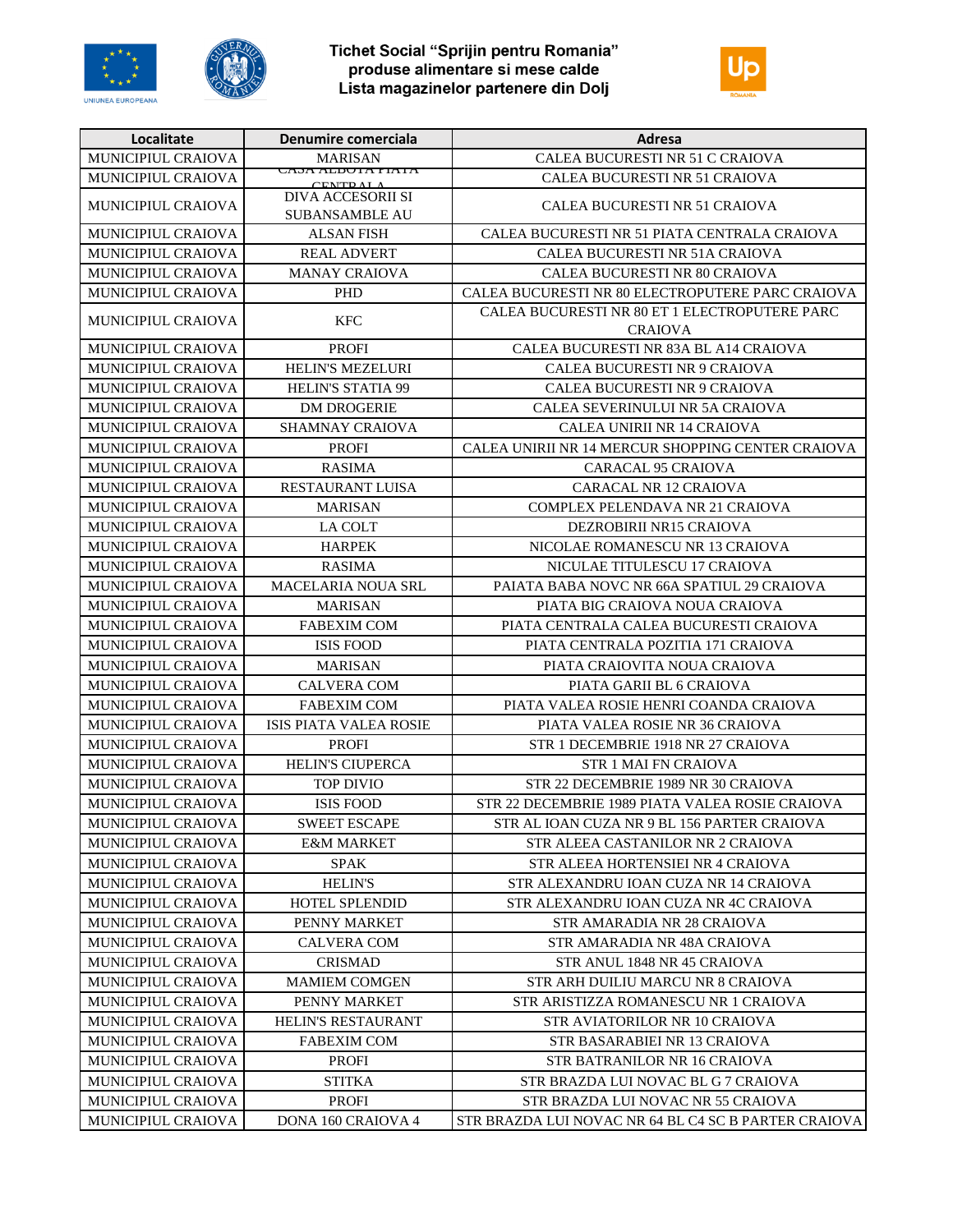





| Localitate                | Denumire comerciala         | Adresa                                              |
|---------------------------|-----------------------------|-----------------------------------------------------|
| MUNICIPIUL CRAIOVA        | <b>MARISAN</b>              | STR BRAZDA LUI NOVAC NR 66A CRAIOVA                 |
| MUNICIPIUL CRAIOVA        | <b>PROFI</b>                | STR BRAZDA LUI NOVACI NR 66 UNITATEA 7 CRAIOVA      |
| <b>MUNICIPIUL CRAIOVA</b> | <b>GEN MAG</b>              | <b>STR BRESTEI NR 119 CRAIOVA</b>                   |
| MUNICIPIUL CRAIOVA        | <b>PROFI</b>                | STR BRESTEI NR 256A CRAIOVA                         |
| MUNICIPIUL CRAIOVA        | <b>ADA HOLDING</b>          | STR BRESTEI NR 261 CRAIOVA                          |
| MUNICIPIUL CRAIOVA        | <b>BRESTEI MARKET</b>       | STR BRESTEI NR 387 CRAIOVA                          |
| MUNICIPIUL CRAIOVA        | <b>BICAMFIL</b>             | STR BRESTEI NR 420 CRAIOVA                          |
| <b>MUNICIPIUL CRAIOVA</b> | <b>RUK</b>                  | STR CALEA BUCURESTI BL P2 PARTER CRAIOVA            |
| <b>MUNICIPIUL CRAIOVA</b> | <b>HAYAT TURKIS</b>         | STR CALEA BUCURESTI NR 34 BL A8 SC 4 PARTER CRAIOVA |
| MUNICIPIUL CRAIOVA        | METROPOLITAN SHOPPING       | STR CALEA BUCURESTI NR 51 K CRAIOVA                 |
| <b>MUNICIPIUL CRAIOVA</b> | <b>CASOPA SHOP RETAIL</b>   | STR CARACAL NR 35B CRAIOVA                          |
| MUNICIPIUL CRAIOVA        | <b>PROFI</b>                | STR CARACAL NR 79 CARTIERUL EROILOR CRAIOVA         |
| MUNICIPIUL CRAIOVA        | DONA 283 CRAIOVA 6          | STR CARACAL NR 95 CRAIOVA                           |
| MUNICIPIUL CRAIOVA        | <b>PROFI</b>                | STR CASTANILOR NR 15B CRAIOVA                       |
| MUNICIPIUL CRAIOVA        | <b>RESAY YMAR</b>           | STR CONSTANTIN BRINCOVEANU NR 79 CRAIOVA            |
| <b>MUNICIPIUL CRAIOVA</b> | <b>FABEXIM COM</b>          | STR CRAIOVITA NR 41 PARTER CRAIOVA                  |
| MUNICIPIUL CRAIOVA        | <b>LA DOI PASI</b>          | STR DECEBAL NR 2 CRAIOVA                            |
| MUNICIPIUL CRAIOVA        | <b>PROFI</b>                | STR DECEBAL NR 60 BL 36-37 CRAIOVA                  |
| MUNICIPIUL CRAIOVA        | <b>PROFI</b>                | STR DEZROBIRII NR 134 CRAIOVA                       |
| MUNICIPIUL CRAIOVA        | <b>ECOMED</b>               | STR DEZROBIRII NR 15B CRAIOVA                       |
| MUNICIPIUL CRAIOVA        | <b>CASA ALBOTA ROVINE</b>   | STR DEZROBIRII NR 178B CRAIOVA                      |
| MUNICIPIUL CRAIOVA        | VIS A VIS                   | STR DOLJULUI NR 14A CRAIOVA                         |
| MUNICIPIUL CRAIOVA        | A Y MYR                     | STR ELENA FARAGO NR 16 CRAIOVA                      |
| MUNICIPIUL CRAIOVA        | PROFI                       | STR ELENA FARAGO NR 4B CRAIOVA                      |
| MUNICIPIUL CRAIOVA        | <b>DONA 254 CRAIOVA 1</b>   | STR FRATII GOLESTI NR 1 CRAIOVA                     |
| MUNICIPIUL CRAIOVA        | LA <sub>2</sub> PASI        | STR GARLESTI NR 86 CRAIOVA                          |
| MUNICIPIUL CRAIOVA        | <b>GAVIE COM</b>            | STR GEN MAGHERU NR 14B CRAIOVA                      |
| MUNICIPIUL CRAIOVA        | PENSIUNE CARAMIDA VERDE     | STR GEN MAGHERU NR 14B CRAIOVA                      |
| MUNICIPIUL CRAIOVA        | <b>PROFI</b>                | STR GEORGE ENESCU NR 100 BL. 41 A CRAIOVA           |
| MUNICIPIUL CRAIOVA        | <b>LA DOI PASI</b>          | STR GEORGE ENESCU NR 42 CRAIOVA                     |
| MUNICIPIUL CRAIOVA        | <b>ALENYS</b>               | STR GEORGE ENESCU NR 76 CRAIOVA                     |
| MUNICIPIUL CRAIOVA        | <b>EURO SPORT</b>           | STR GEORGE ENESCU NR 85 CRAIOVA                     |
| MUNICIPIUL CRAIOVA        | <b>ANGANEX COM</b>          | STR HENRI COANDA NR 623 CRAIOVA                     |
| MUNICIPIUL CRAIOVA        | <b>ATHANASIE IMPEX</b>      | STR HENRI COANDA NR 62B CRAIOVA                     |
| MUNICIPIUL CRAIOVA        | <b>MARISAN</b>              | STR HENRI COANDA NR 62E PIATA VALEA ROSIE CRAIOVA   |
| <b>MUNICIPIUL CRAIOVA</b> | <b>FABEXIM COM</b>          | STR HENRI COANDA NR 62F CRAIOVA                     |
| MUNICIPIUL CRAIOVA        | <b>ALIMENTARA LA CIO</b>    | STR HENRI COANDA NR 62H CRAIOVA                     |
| <b>MUNICIPIUL CRAIOVA</b> | <b>SELGROS</b>              | STR HENRY FORD NR 12 CRAIOVA                        |
| <b>MUNICIPIUL CRAIOVA</b> | <b>PROFI</b>                | STR I D SARBU NR 7A CRAIOVA                         |
| <b>MUNICIPIUL CRAIOVA</b> | PROFI                       | STR IMPARATUL TRAIAN NR 59 CRAIOVA                  |
| <b>MUNICIPIUL CRAIOVA</b> | <b>FABEXIM COM</b>          | STR IONESCU SISESTI NR 79 CRAIOVA                   |
| MUNICIPIUL CRAIOVA        | <b>CASA COSTESCU</b>        | STR LOCOMOTIVE NR 16 CRAIOVA                        |
| MUNICIPIUL CRAIOVA        | <b>NOVEMBER STORE</b>       | STR LOCOMOTIVEI NR 14 CRAIOVA                       |
| MUNICIPIUL CRAIOVA        | <b>CIA GEMA</b>             | STR LOCOMOTIVEI NR 9 CRAIOVA                        |
| <b>MUNICIPIUL CRAIOVA</b> | <b>TRANS CLIMA LOGISTIC</b> | STR MARAMURES NR 26A CRAIOVA                        |
| MUNICIPIUL CRAIOVA        | <b>FABEXIM COM</b>          | STR MARESAL AL AVERESCU BL N9 PARTER CRAIOVA        |
| MUNICIPIUL CRAIOVA        | <b>BIG FAMILY MARKET</b>    | STR MARESAL ALEXANDRU AVERESCU NR 15 CRAIOVA        |
| MUNICIPIUL CRAIOVA        | <b>AIRAM SHIFT</b>          | STR MARESAL AVERESCU BL N9 PARTER CRAIOVA           |
| MUNICIPIUL CRAIOVA        | <b>CRISMAD</b>              | STR MIHAI VITEAZU NR 11 CRAIOVA                     |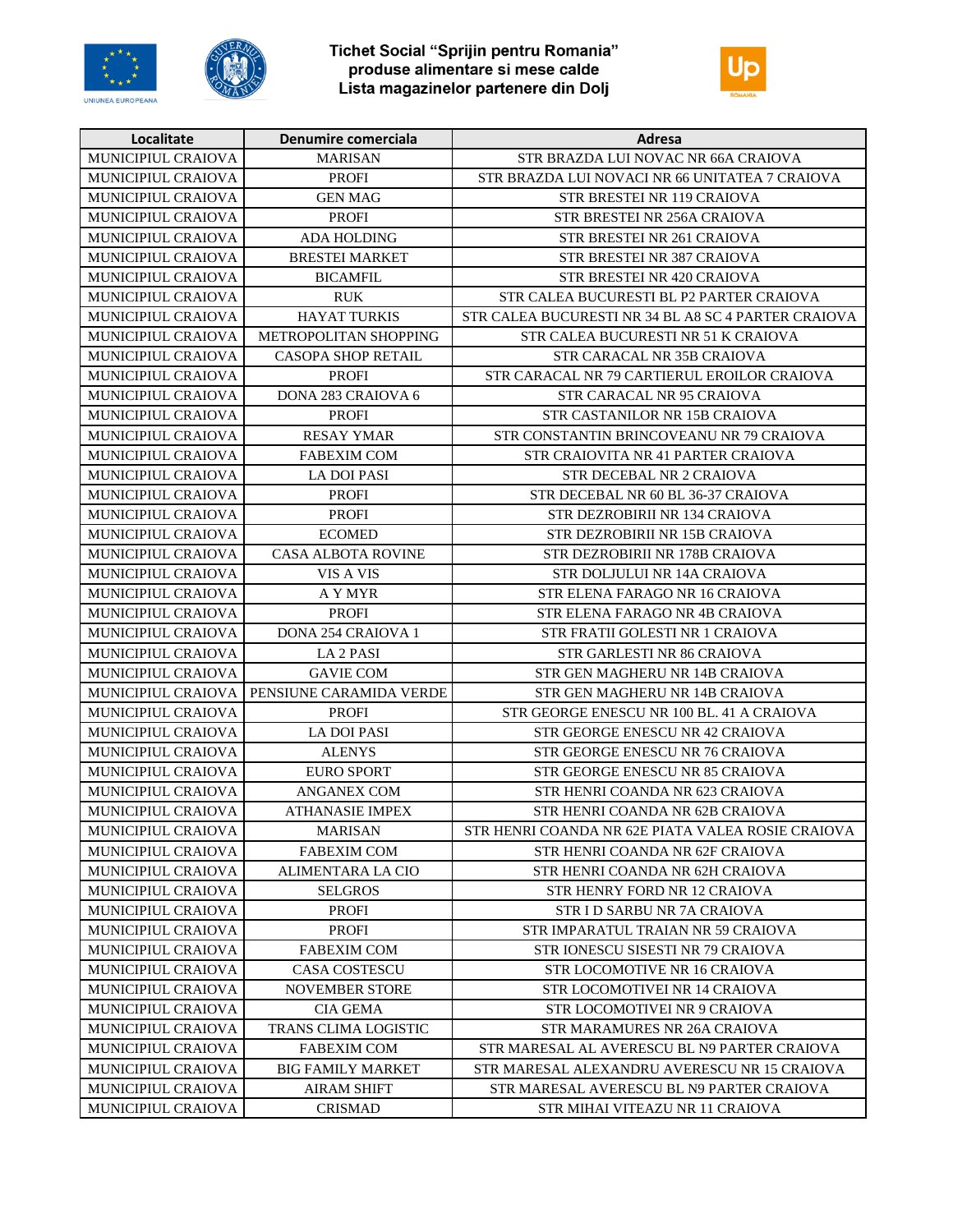





| Localitate                | Denumire comerciala                         | Adresa                                         |
|---------------------------|---------------------------------------------|------------------------------------------------|
| MUNICIPIUL CRAIOVA        | LIVCRYST MAGAZIN<br><b>ALIMENTAR</b>        | STR MIHAIL CERCHEZ NR 1A CRAIOVA               |
| MUNICIPIUL CRAIOVA        | <b>DONA 329 CRAIOVA 2</b>                   | STR N TITULESCU NR 18 CRAIOVA                  |
| MUNICIPIUL CRAIOVA        | <b>CRAIOVA ROVINE</b>                       | STR NICOLAE IORGA NR 124 CRAIOVA               |
| MUNICIPIUL CRAIOVA        | <b>DOCTORUL NATURII</b>                     | STR NICOLAE IORGA NR 35 CRAIOVA                |
| <b>MUNICIPIUL CRAIOVA</b> | <b>LA PAPANU</b>                            | STR NICOLAE ROMANESCU NR 13 CRAIOVA            |
| MUNICIPIUL CRAIOVA        | <b>AURELYM</b>                              | STR NICOLAE ROMANESCU NR 130 CRAIOVA           |
| <b>MUNICIPIUL CRAIOVA</b> | <b>LA PRAVALIE</b>                          | STR NICOLAE ROMANESCU NR 130 CRAIOVA           |
| MUNICIPIUL CRAIOVA        | <b>MATRA</b>                                | STR NICOLAE ROMANESCU NR 130 CRAIOVA           |
| MUNICIPIUL CRAIOVA        | <b>CORALEX ALIMENTARA</b>                   | STR NICOLAE TITULESCU NR 66 A CRAIOVA          |
| MUNICIPIUL CRAIOVA        | <b>SWET ESCAPE</b>                          | STR NICOLAE TITULESCU NR 66A CRAIOVA           |
| MUNICIPIUL CRAIOVA        | <b>ELE MARKET</b>                           | STR PALTINIS NR 75E CRAIOVA                    |
| MUNICIPIUL CRAIOVA        | ROFAG & WYO                                 | STR PALTINIS NR 79-81 CRAIOVA                  |
| MUNICIPIUL CRAIOVA        | <b>NEALSO</b>                               | STR PASCANI NR 7A CRAIOVA                      |
| MUNICIPIUL CRAIOVA        | <b>WIAUAZIIN ALIMENTAN</b><br>$\alpha$ TEDA | STR PASTORULUI NR 1A CRAIOVA                   |
| <b>MUNICIPIUL CRAIOVA</b> | <b>TRANS CLIMA</b>                          | STR PETRE ISPIRESCU NR 20 CRAIOVA              |
| MUNICIPIUL CRAIOVA        | <b>PROFI</b>                                | <b>STR POPOVENI NR 2A CRAIOVA</b>              |
| MUNICIPIUL CRAIOVA        | <b>TRANS CLIMA</b>                          | STR POTEU NR 108 B CRAIOVA                     |
| <b>MUNICIPIUL CRAIOVA</b> | CABANA TURISTICA TERRA                      | STR RANCA-CORNESUL MARE NR P54 CRAIOVA         |
| <b>MUNICIPIUL CRAIOVA</b> | <b>RIAM COM</b>                             | STR RAZBOIENI BL B 5 CRAIOVA                   |
| MUNICIPIUL CRAIOVA        | <b>MARKET ROVINE</b>                        | STR ROVINE FN BL A61 CRAIOVA                   |
| MUNICIPIUL CRAIOVA        | <b>PROFI</b>                                | STR SF DUMITRU NR 2 BL 1 CRAIOVA               |
| MUNICIPIUL CRAIOVA        | <b>CRISMAD</b>                              | STR SIMION STOILOV NR 16-18 CRAIOVA            |
| MUNICIPIUL CRAIOVA        | MAGAZIN GENERAL                             | STR SIRETULUI NR 9A CRAIOVA                    |
| MUNICIPIUL CRAIOVA        | <b>RAL ADVERT</b>                           | STR SPANIA NR 37 A CRAIOVA                     |
| MUNICIPIUL CRAIOVA        | <b>CORALEX ALIMENTARA</b>                   | STR SPANIA NR 37A CRAIOVA                      |
| MUNICIPIUL CRAIOVA        | CARMANGERIA CIUPERCA                        | STR STIRBEI VODA NR 17 B CRAIOVA               |
| MUNICIPIUL CRAIOVA        | <b>SAVCO SARMIS</b>                         | STR STIRBEI VODA NR 9 CRAIOVA                  |
| MUNICIPIUL CRAIOVA        | DONA 374 CRAIOVA 3                          | <b>STR TABACI NR 2 CRAIOVA</b>                 |
| MUNICIPIUL CRAIOVA        | PE SCARI                                    | STR TABACI NR 56 CRAIOVA                       |
| <b>MUNICIPIUL CRAIOVA</b> | <b>SOFT COSMETICS</b>                       | <b>STR TEILOR NR 500 CRAIOVA</b>               |
| MUNICIPIUL CRAIOVA        | <b>DM DROGERIE</b>                          | STR THEODOR AMAN NR 1 CRAIOVA                  |
| MUNICIPIUL CRAIOVA        | <b>PROFI</b>                                | STR TINERETULUI NR 13 CRAIOVA                  |
| MUNICIPIUL CRAIOVA        | <b>SERGIANA</b>                             | STR TINERETULUI NR 6 CRAIOVA                   |
| MUNICIPIUL CRAIOVA        | <b>GINTLUP</b>                              | STR TRAIAN LALESCU NR 15 BL H25 CRAIOVA        |
| <b>MUNICIPIUL CRAIOVA</b> | <b>PRIVILAGO</b>                            | STR TRAIAN LALESCU NR 7-9 CRAIOVA              |
| <b>MUNICIPIUL CRAIOVA</b> | <b>PROFI</b>                                | STR TRAIAN LALESCU NR 9 CRAIOVA                |
| <b>MUNICIPIUL CRAIOVA</b> | ALSAN FISH                                  | STR VALEA ROSIE FN CRAIOVA                     |
| MUNICIPIUL CRAIOVA        | <b>C&amp;C CRAIOVA</b>                      | STR. GRIGORE PLESOIANU. NR. 3C CRAIOVA         |
| MUNICIPIUL CRAIOVA        | <b>LA 2 PASI</b>                            | TINERETULUI NR 23A CRAIOVA                     |
| <b>OSTROVENI</b>          | <b>PROFI</b>                                | STR PRINCIPALA NR 1057 OSTROVENI               |
| <b>PERISOR</b>            | <b>PROFI</b>                                | SAT PERISOR STRADA HENRI COANDA NR 267 PERISOR |
| <b>PERISOR</b>            | <b>NEALSO</b>                               | STR HENRI COANDA NR 265 PERISOR                |
| <b>PIELESTI</b>           | <b>SUMA</b>                                 | GHIORGHITA GEOLGAU NR 128 PIELESTI             |
| PIELESTI                  | <b>SUMA</b>                                 | <b>GHIORGHITA GEOLGAU NR 242 PIELESTI</b>      |
| PIELESTI                  | SUMA                                        | GHIORGHITA GEOLGAU NR 451 PIELESTI             |
| PIELESTI                  | <b>PROFI</b>                                | STR GHEORGHITA GEOLGAU NR 181 PIELESTI         |
| PIELESTI                  | <b>ROW LAKE</b>                             | STR GHEORGHITA GEOLGAU NR 51 PIELESTI          |
| PISCU VECHI               | LA BAILESTEANU                              | STR MIHAI VITEAZU NR 48 PISCU VECHI            |
| PISCU VECHI               | PROFI                                       | STR MIHAI VITEAZU NR 97 PISCU VECHI            |